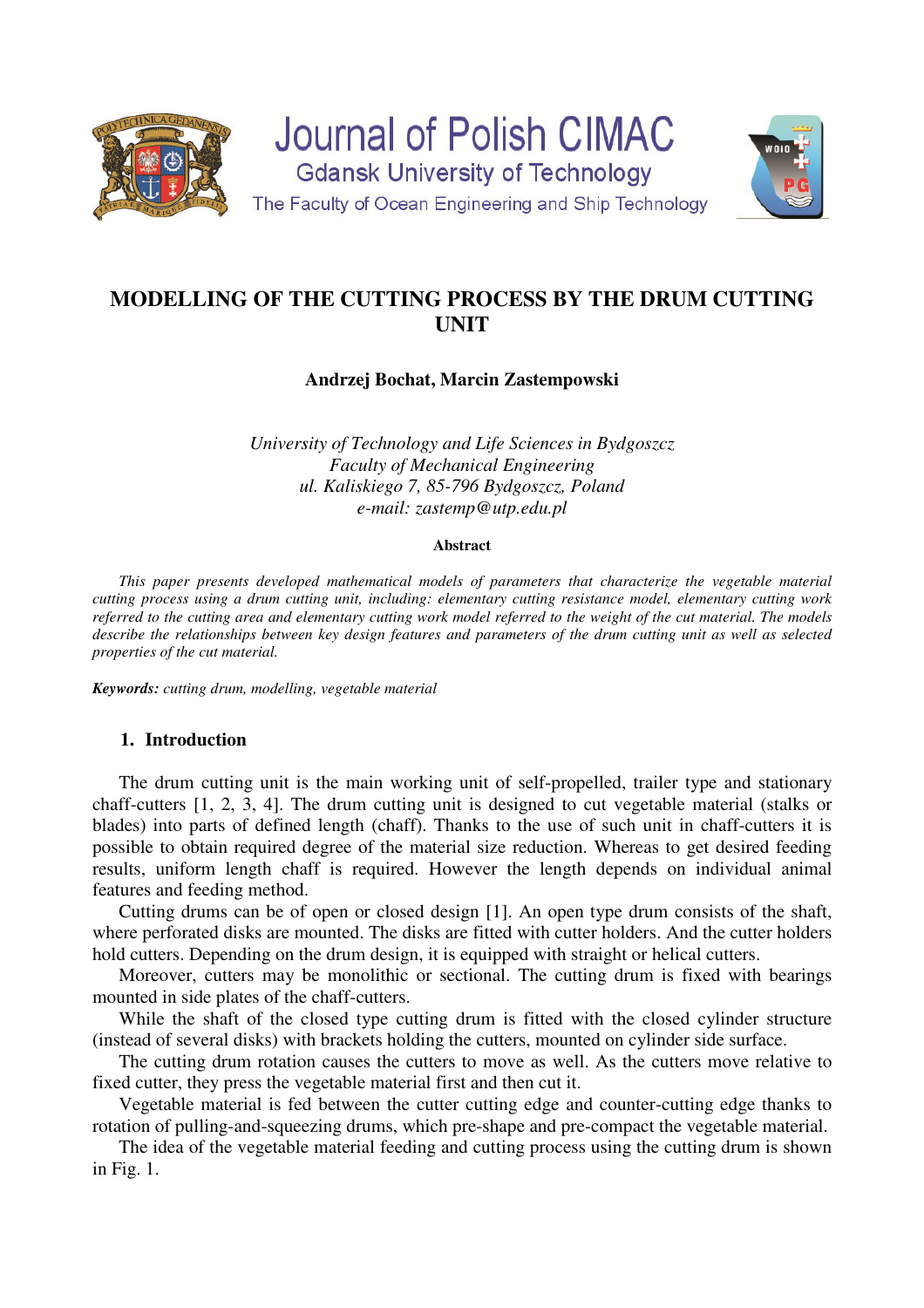

*Fig. 1. The vegetable material feeding and cutting process using the cutting drum [1]: 1 – material layer, 2 – top pulling-and-squeezing drum, 3 - pressure plate, 4 – cutter, 5 – cutting drum, 6 – fixed cutter, 7 – bottom pulling-and-squeezing drum,*

*h0 – height of the material layer before compaction, h – height of the material layer after compaction*

*The aim of this paper is to develop mathematical models that characterize the vegetable material cutting process using a drum cutting unit, including:* 

*- unit cutting resistance model pc,* 

- *elementary cutting work model referred to the cutting area LjS,*
- *elementary cutting work referred to the weight of the cut material LjM.*

#### **2. Mathematical models**

Based on the analysis of the pressed vegetable material layer cutting process using the drum cutting unit, authors proposed mathematical model of the process.

Figure 2 shows the force system acting on the cutter during vegetable material layer cutting process.



*Fig. 2. The force system acting on the drum cutter during vegetable material layer cutting process*

The objective of the circumferential force  $P$  shown in Fig. 2 is to overcome the resultant cutting resistance, consisting of: normal force *N* and friction force *T* generated as a result of the impact of the material layer on the cutter. The value of the normal force *N* depends on the unit cutting resistance  $p_c$  as well as effective length of the cutter  $\Delta l$ :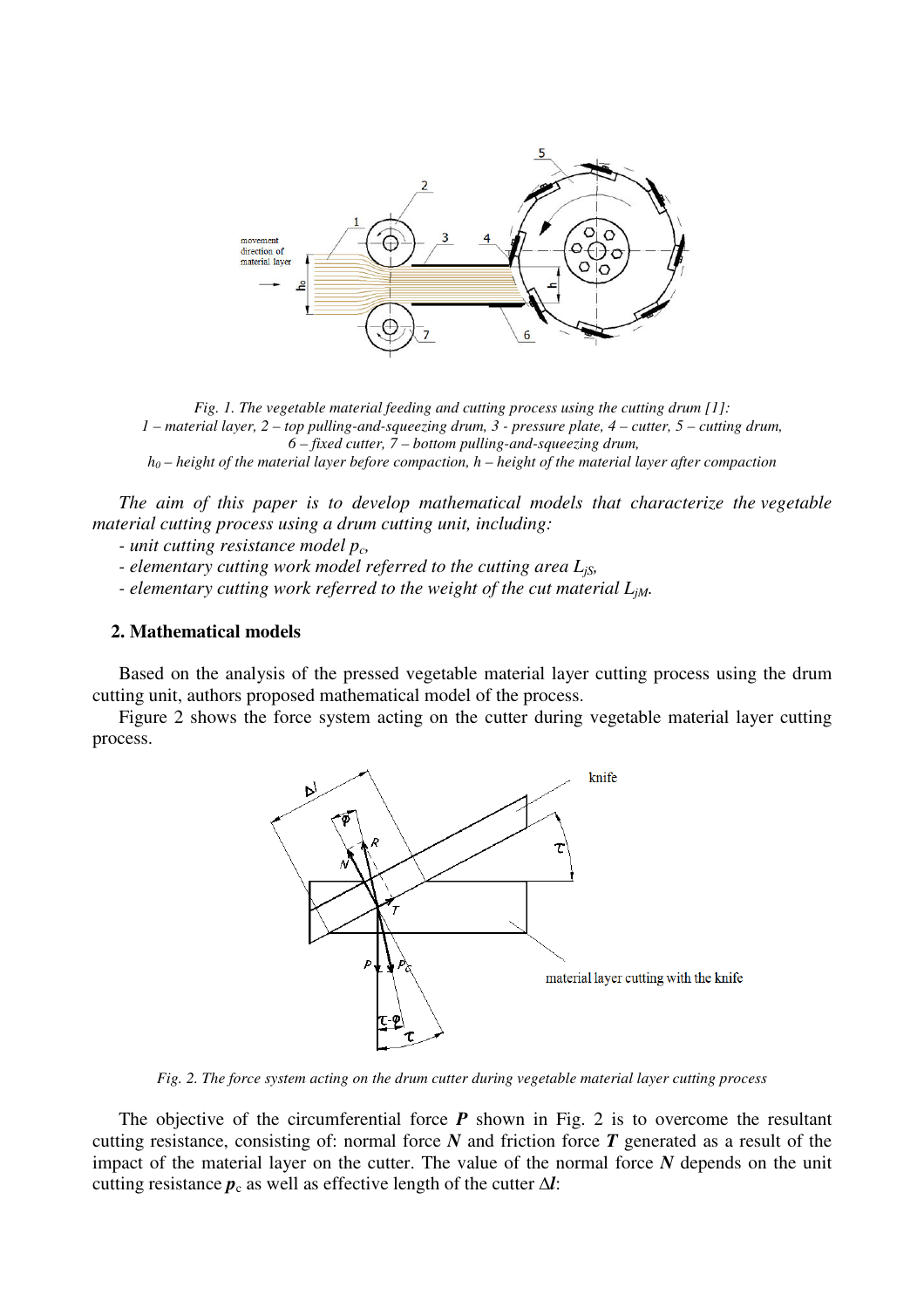$$
N = p_c \Delta l \tag{1}
$$

The friction force  $T$  depends on the friction angle  $\varphi$  and it is expressed by the formula:

$$
T = Ntg\varphi = p_c \Delta ltg\varphi. \tag{2}
$$

The resultant cutting resistance  $P_c$  originating from the normal force and the friction force shall thus be expressed with the following formula:

$$
P_c = \frac{p_c \Delta l}{\cos \varphi}.
$$
 (3)

The circumferential force  $P$  is the vertical component of the cutting resistance force  $P_c$  and it is expressed by the formula:

$$
P = P_c \cos(\tau - \varphi) = \frac{p_c \Delta l}{\cos \varphi} \cos(\tau - \varphi) \,. \tag{4}
$$

After conversions of the formula (4) and taking into account that:  $t\mathfrak{g}\tau = \mu$ , where  $\mu$  is the friction factor between the cutter and the material layer, we get the formula of the circumferential force *P*:

$$
P = \frac{p_c \Delta l}{\cos \varphi} \cos \tau \cos \varphi (1 + \mu \mathrm{g} \tau) = p_c \Delta l \cos \tau (1 + \mu \mathrm{g} \tau). \tag{5}
$$

As a result of the analysis of rectangular vegetable material cutting, the authors divided the process into 3 stages, with the following assumptions:

- a) the layer is cut only with one cutter each time,
- b) the height of the material layer being cut is equal to the distance travelled by a given point of the cutter that passes through that layer.

# *STAGE I*

At that stage the cutter is sinking into the material layer (the effective cutter length *∆l* is increasing).



*Fig. 3 Cutter sinking into the material layer (Stage I) a) cross-section of the layer, b) comparison of the arc length and the layer height h* 

According to Fig. 3a, the difference between the length of the arc drawn by any point of the cutter from the top to the bottom edge of the material layer being cut is approximately equal the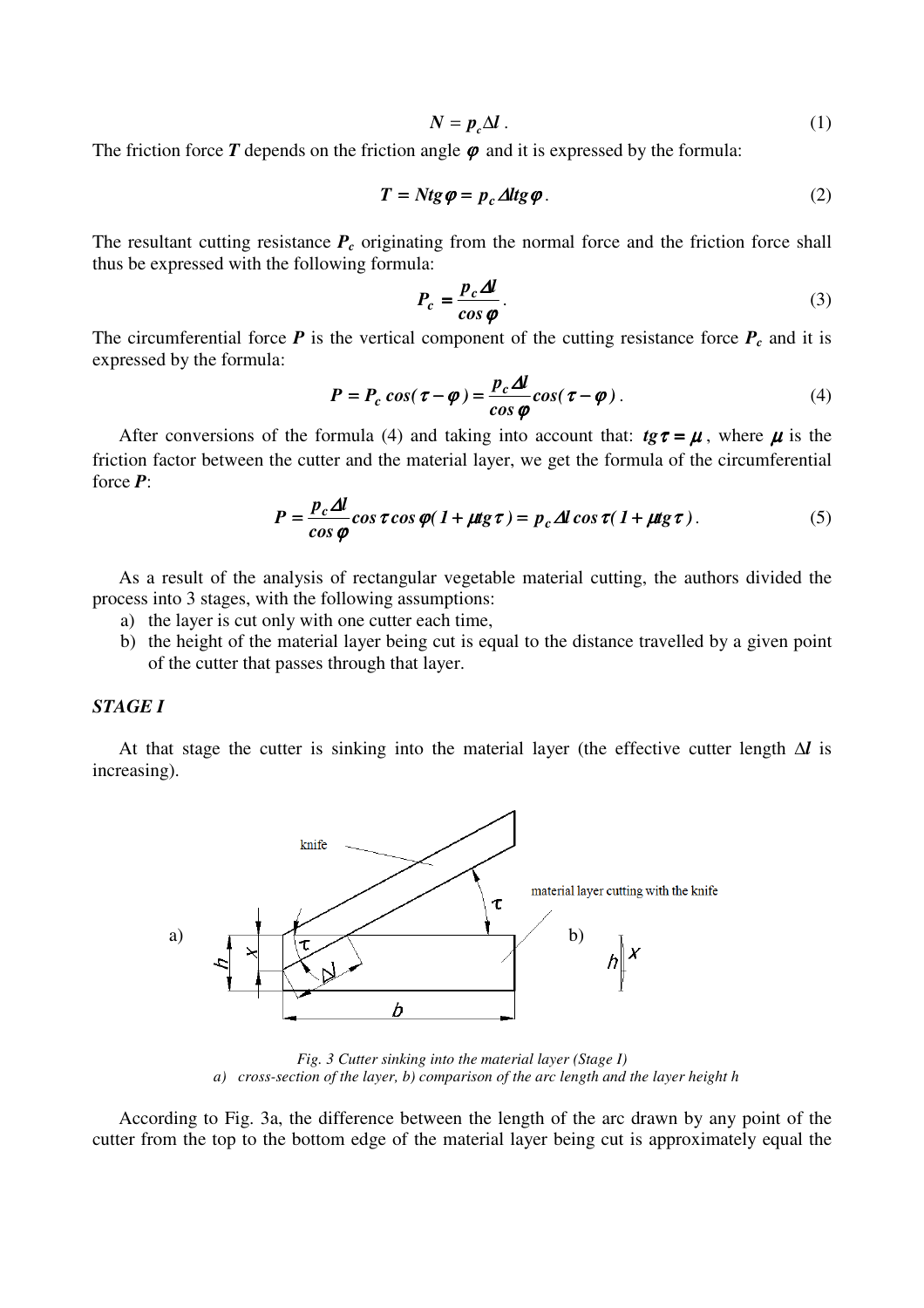height of the layer *h*, which results from the fact that for small angles  $h \approx h \frac{1}{\sin \Psi}$ Ψ *sin*  $h \approx h \frac{1}{h}$ , because  $sin \Psi \approx \Psi$ . Using the trigonometric relationship  $\frac{\pi}{\Delta l} = sin \tau$ *l*  $\frac{x}{\Delta l} = \sin \tau$ , we get:  $\Delta l = \frac{x}{\sin \tau}$ ∆ *sin*  $l = \frac{x}{l}$ . Whereas for  $x = h$ , we get:  $\Delta l = \frac{h}{\sin \tau}$ ∆ *sin*  $l = \frac{h}{l}$ . Hence the cutting work  $L_{nl}$  at Stage I of the cutter movement can be expressed with the relationship:

$$
L_{nI} = \frac{1}{r} \int_{0}^{h} M_c(x) dx , \qquad (6)
$$

where:  $M_c(x)$  – moment of cutting.

Taking into account that  $M_c = C \frac{x}{\sin \tau}$ , the cutting work within the range  $0 \le x \le h$  can be expressed with the following relationship:

$$
L_{nl} = \frac{C}{r} \int_0^h \frac{x}{\sin \tau} dx = \frac{C}{r} \left[ \frac{x^2}{2 \sin \tau} \right]_0^h = \frac{C}{r} \frac{h^2}{2 \sin \tau},
$$
(7)

where:

 $C = p_c r \cos \tau (1 + \mu t g \tau)$  – the constant occurring in the remaining relationships.

## *STAGE II*

At that stage the cutter is cutting the layer of material (the effective cutter length *∆l* does not change).



*Fig. 4. Cutting of the material layer (Stage II)*

According to Fig. 4, cutting process at stage II concerns the range  $h \le x \le b$ tg  $\tau$ .

The value of  $\Delta l$  is constant within the range  $h \le x \le b$ tg $\tau$ , and it is expressed by the following  $l = \frac{h}{l}$ .

relationship:  $\Delta l = \frac{n}{\sin \tau}$ ∆ *sin* Hence the cutting work is defined by the formula: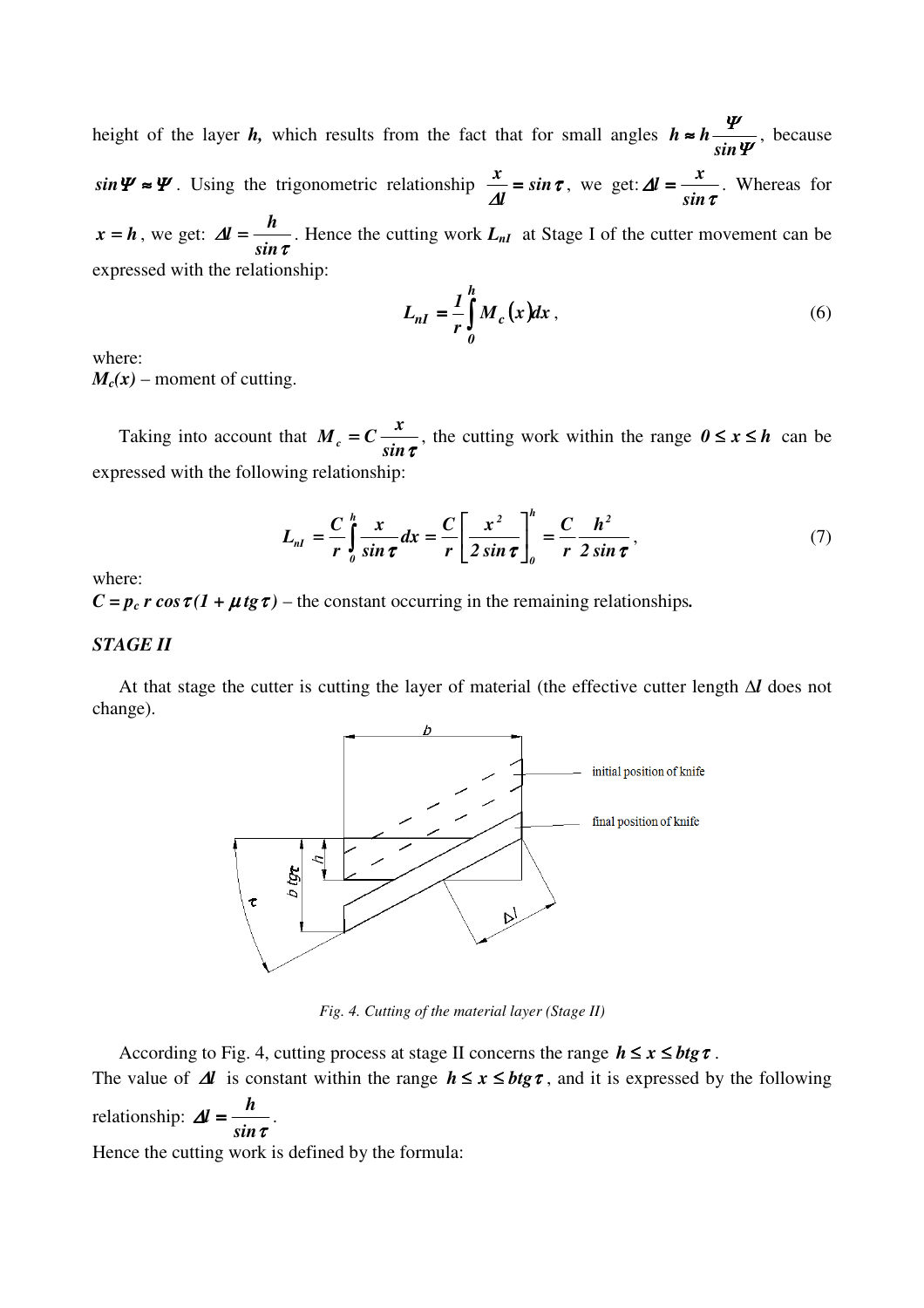$$
L_{nII} = \frac{C}{r} \int_{h}^{big\tau} \frac{h}{\sin \tau} dx = \frac{C}{r} \frac{h}{\sin \tau} \left(btg\,\tau - h\right). \tag{8}
$$

# *STAGE III*

At that stage the cutter is coming out of the material layer (the effective cutter length *∆l* is decreasing).



*Fig. 5 Cutter coming out of the material layer (Stage III)*

According to Fig.5, cutting process at stage III concerns the range  $btg\tau \leq x \leq h + btg\tau$ , i.e. it takes place over the same length as in stage I.

Within the range  $btg\tau \leq x \leq h + btg\tau$ , the value  $\Delta l = \frac{x - bx}{\sin \tau}$  $\Delta l = \frac{x - b t g \tau}{2}$ *sin*  $l = \frac{x - b t g \tau}{l}$ .

Hence the cutting work is denominated by the formula:

$$
L_{nIII} = \frac{C}{r} \int_{blg\tau}^{h+big\tau} \frac{(x-btg\tau)}{\sin \tau} dx = L_{nI} = \frac{C}{r} \frac{h^2}{2 \sin \tau}.
$$

As a result, the total work made by the cutter when passing through the vegetable material layer being cut shall be expressed with the formula:

$$
L_n = L_{nI} + L_{II} + L_{nIII} = \frac{C}{r} \left( \frac{h^2}{2 \sin \tau} + \frac{h b t g \tau}{\sin \tau} - \frac{h^2}{\sin \tau} + \frac{h^2}{2 \sin \tau} \right) = \frac{C}{r} \frac{h b}{\cos \tau}.
$$
 (9)

Considering that:

$$
\left(M_c\right)_{sr} = \frac{L_n z}{2\pi},\tag{10}
$$

where:

*z***-** number of cutters taking part in the cutting process.

Hence, after conversions, we get: